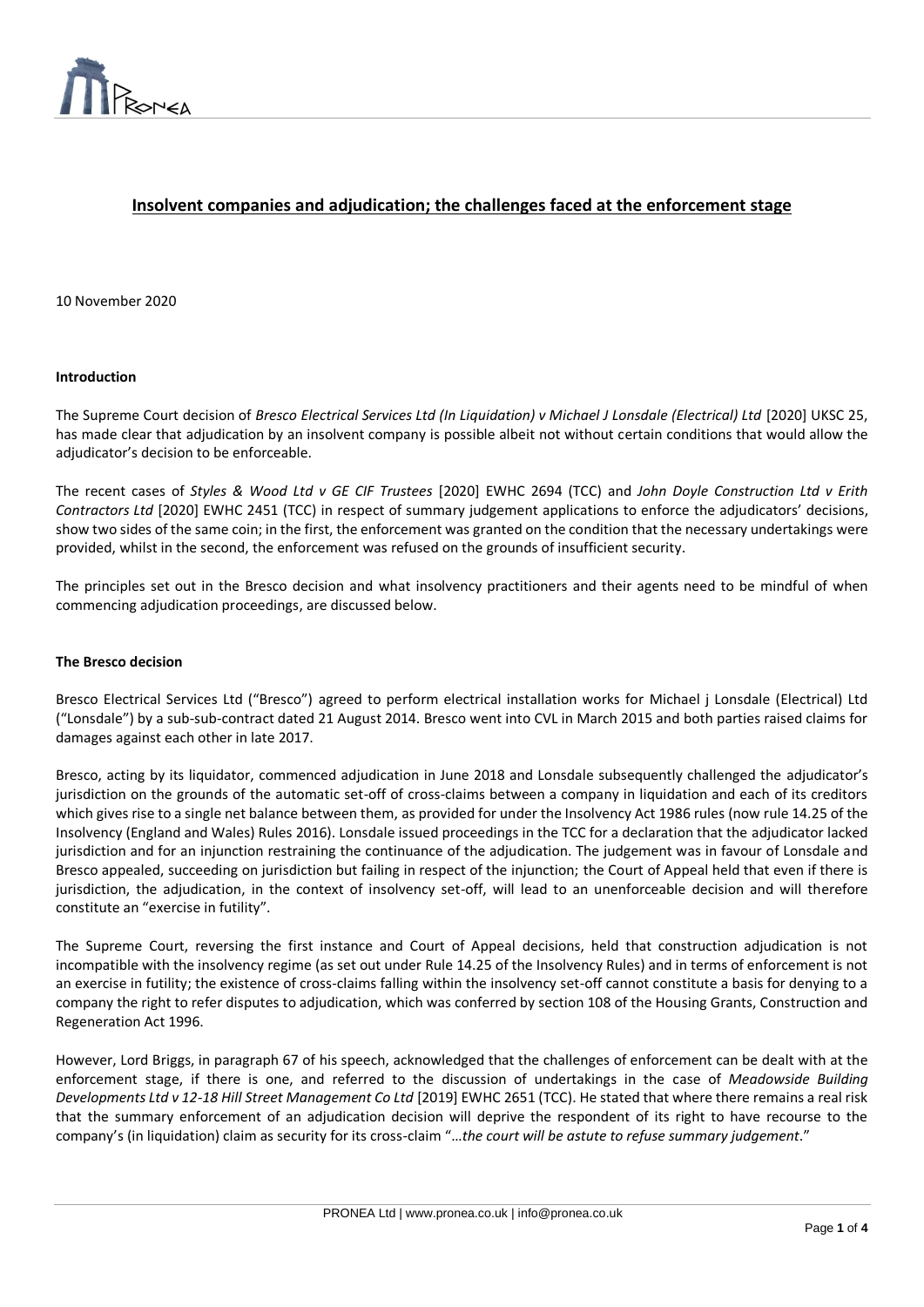

## **The undertakings as set out in the Meadowside decision**

Meadowside Building Developments Ltd ("Meadowside") applied for summary judgement to enforce a decision by an adjudicator dated 3 April 2018. Meadowside was already in liquidation since 2015 and was represented by the liquidator's agent. The Defendant (responding party at the time of the adjudication), 12-18 Hill Street Management Company Ltd ("HSMC") wrote to Meadowside summarising its cross-claims under the Contract, reserving its right to seek declaratory relief from the TCC, and further reserving its position in respect of the adjudicator's jurisdiction on the grounds of "*incompatibility of adjudication in the context of liquidation*". Although HSMC did not take part in the adjudication process, the adjudicator treated the contents of HSMC's letter to Meadowside to which he was copied, as its response to the referral and decided that the amount of £26,629.63 was due to Meadowside.

 $\overline{a}$ 

The Court, although it refused the application, it held that, considering exceptional circumstances for the case, if sufficient financial safeguards were in place the decision of the adjudicator could be enforced.

The satisfactory security should be provided in respect of

- the awarded and enforced sum, so that it is repayable to the responding party should the latter successfully overturns the adjudicator's decision in subsequent tribunal (arbitration or litigation) within a reasonable time; and
- any adverse order for costs made against the company in liquidation in favour of the responding party, for both the potential unsuccessful application for enforcement and any subsequent tribunal in which the responding party would seek to overturn the adjudicator's decision.

In paragraph 87 (3) of the decision, Mr Adam Constable QC outlined what combination of solutions might be appropriate as security by the liquidator:

- *(a) the liquidator undertaking to the court to ringfence the sum enforced so that it is not available for distribution for the relevant duration;*
- *(b) a third party providing a guarantee or a bond;*
- *(c) ATE insurance.*

The rationale behind these requirements could be summarised in paragraph 55 of the decision:

*"…in circumstances where there is a satisfactory guarantee in relation to any sum awarded, and/or in circumstances where the sum is temporarily ringfenced pending its becoming finally due in either further proceedings or as a result of the responding party choosing within a period of time not to seek to overturn the adjudicator's decision, the mischief which is at the heart of the justification for not enforcing is eliminated. The responding party retains the security for its cross-claim. Even where there is no cross-claim, it seems to me such security is likely to be needed to permit a company in liquidation to enforce…"*

## **Undertakings provided; successful enforcement (Styles & Wood decision)**

Styles and Wood Limited ("S&W") went into administration on 28 February 2020, just after it commenced adjudication proceedings against GE CIF Trustees ("GECIF") on 14 February 2020. The adjudicator notified his decision on 9 April 2020 that S&W was entitled to a sum of just under £700,000 plus VAT and interest. S&W applied for a summary judgement to enforce the adjudicator's decision as GECIF refused to comply on the grounds of "futility".

HHJ Parfitt referred to Lord Briggs's comments in paragraph 67 of his speech in Bresco with regards to the challenges of enforcement as stated hereabove, and emphasised the fact that the administrators had offered undertakings, the suitability of which was the determinative issue of the decision. He then cited the relevant parts of the Meadowside decision and in particular the requirements stated in paragraph 87 of the same.

Finally, he referred to the case of *Balfour Beatty Civil Engineering Ltd v Astec Products Ltd (in liquidation)* [2020] EWHC 796 (TCC), where Mr Justice Waksman applying the Meadowside principles, decided not to grant an injunction sought by Balfour Beaty to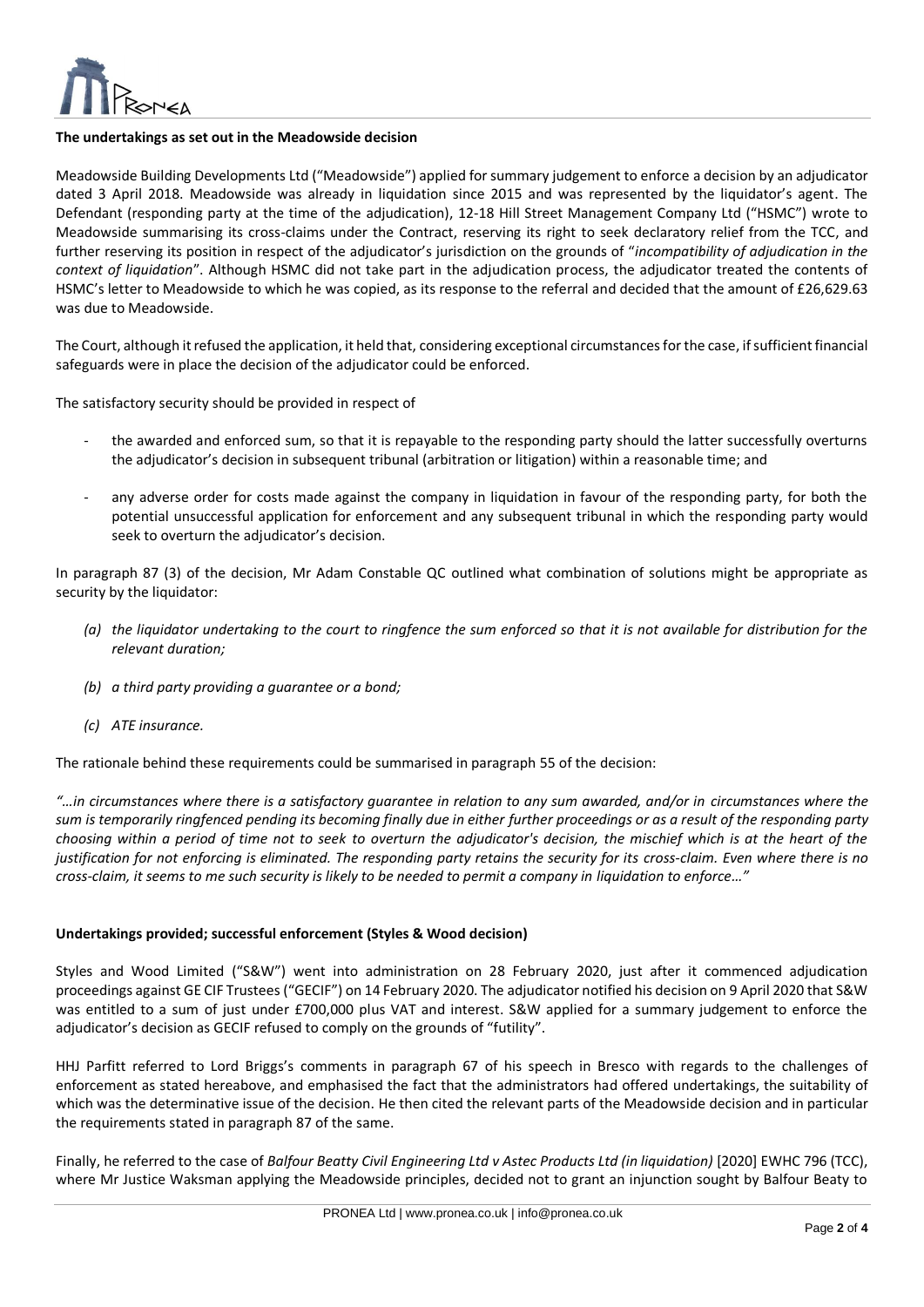

restrain three adjudications (the first was already instigated by Astec and the other two were pending the submission of the notices of adjudication), on certain conditions which, among others, included security for adjudication fees and for adverse costs order against Astec up to £750,000 (£250,000 for each adjudication and subject to Balfour Beatty seeking further security from the court if it should appear that the amount was insufficient).

 $\overline{a}$ 

In the S&W case, the court, based on the particular facts and evidence, granted summary judgement to enforce the adjudicator's decision on conditions as follows:

- The sum decided by the adjudicator would be paid over and ring-fenced as offered by Astec, but the ring-fencing would continue until the conclusion of any appeal process.
- ATE insurance policy would be provided, as amended, at the level of £200,000.
- Both parties were permitted to apply to the same court in relation to any variation of those conditions; that would cover the potential requirement for security of additional costs pertaining to the appeal process (the court considered those costs too remote to be provided for at that stage).

## **The flip side; enforcement refused due to insufficient undertakings (John Doyle decision)**

John Doyle Construction Ltd ("JDC") applied for a summary judgement to enforce an adjudicator's decision made back in January 2018 against Erith Contractors Ltd ("Erith") for the sum of £1.2m approximately. JDC, which entered CVL in June 2013, commenced the adjudication in relation to the disputed final account for landscaping works performed for Erith before the 2012 Olympic Games.

Although the hearing for the contested summary judgement was set down for 17 June 2020, it was postponed so that both parties and the court could take account of the Bresco Supreme Court decision which, coincidentally, was handed down the same date; the case was adjourned to be heard on 2 July 2020. Mr Justice Fraser considered that the quality of the security provided by JDC's liquidator (through its agent) was not sufficient, notwithstanding other observations in relation to the agreement between the liquidator and its agent. In particular,

- JDC did not provide a letter of credit, but rather a letter of intent by the bank (agreeing to issue a letter of credit upon application and receipt of the decision amount) which in the court's view did not represent the proffering of security;
- one of the requirements of the letter of intent was contrary to the ATE policy and potentially contrary to a future grant of a letter of credit by the bank; and
- the ATE policy contained clauses and exclusions that could enable, in certain circumstances, avoidance of cover for an adverse costs order made against JDC.

The judge's conclusions for the security available by way of letter of intent and ATE insurance policy are summarised in paragraph 115 of the decision, where he states:

*"I do not consider that the security offered is adequate to meet the legitimate concerns that arise given JDC is in liquidation, nor can the security be properly described as providing (to use the assertion in JDC's skeleton argument) "reasonable assurances to the Defendant that, should it successfully overturn the adjudicator's Decision in later proceedings, the Claimant will be able to (i) repay the capital sum and (ii) meet any adverse costs orders". I reject that characterisation of the security on the facts. I do not consider that the security provides sufficient safeguards to place Erith in a similar position to that which it would occupy were JDC to be solvent."*

The court, deciding that there is a real risk that the summary enforcement of the adjudicator's decision will deprive Erith of its right to have recourse to the JDC's claim as security for its cross-claim, refused summary judgement.

It should be noted that Fraser J, further considered the question of the grant of a stay of execution should the summary judgement had been granted; given the facts and evidence of the case (the two mechanisms of security offered by JDC being insufficient), a stay of execution would be ordered even if JDC were to be entitled to summary judgement.